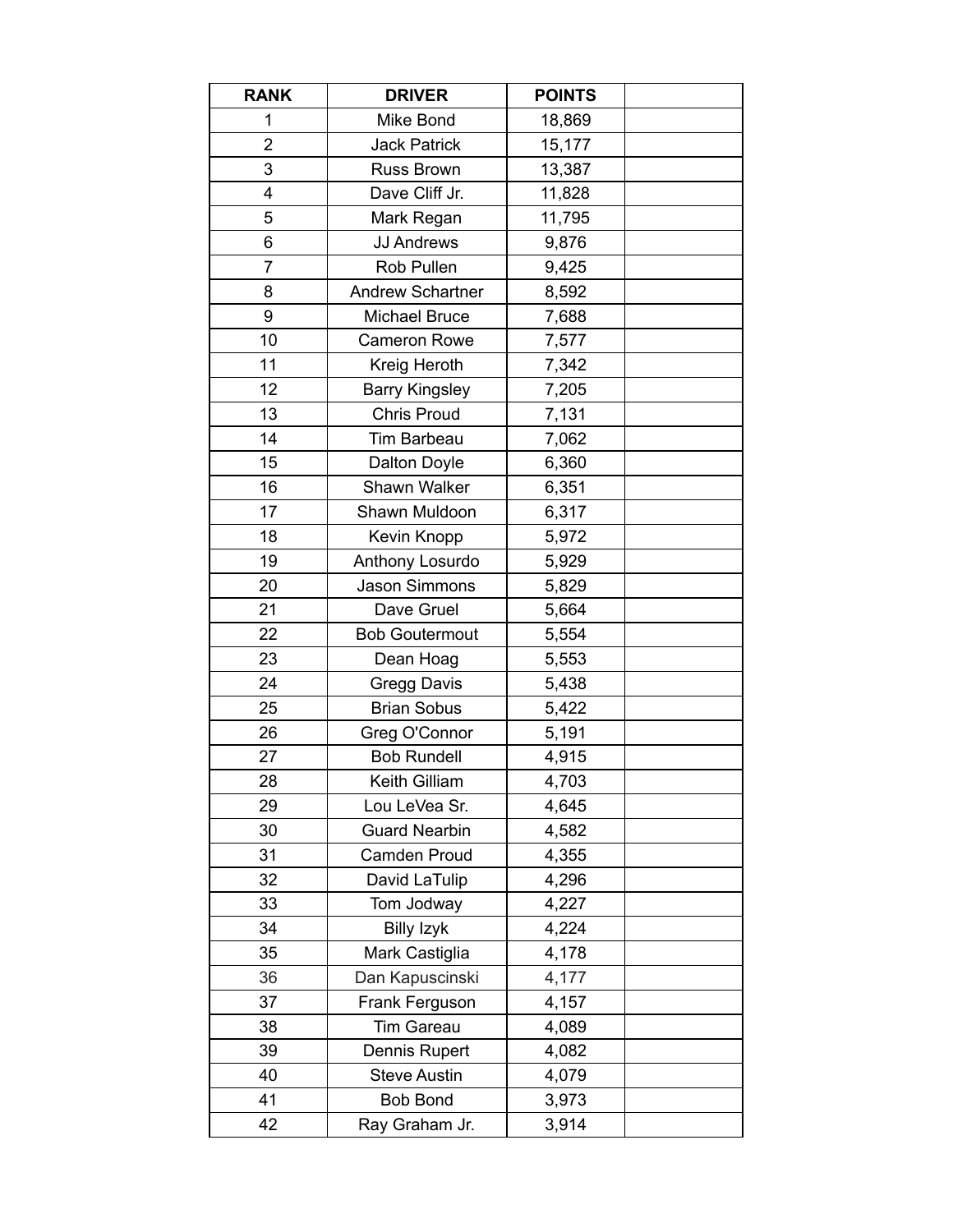| 43 | <b>Russ Bartlett</b> | 3,822 |  |
|----|----------------------|-------|--|
| 44 | Ed Watson Jr.        | 3,774 |  |
| 45 | Andy Jodway          | 3,694 |  |
| 46 | <b>Andy Powell</b>   | 3,679 |  |
| 47 | Dave Trytek          | 3,624 |  |
| 48 | <b>Star Matteson</b> | 3,542 |  |
| 49 | Justin Shea          | 3,530 |  |
| 50 | Josh Kerr            | 3,300 |  |
| 51 | John Ketcham         | 3,286 |  |
| 52 | Daryl Nichols        | 3,150 |  |
| 53 | <b>Brad Haynes</b>   | 3,116 |  |
| 54 | <b>Greg Furlong</b>  | 3,037 |  |
| 55 | <b>Otto Sitterly</b> | 2,937 |  |
| 56 | Josh LaRochelle      | 2,935 |  |
| 57 | Jesse Bearup         | 2,922 |  |
| 58 | <b>Bill Moore</b>    | 2,896 |  |
| 59 | Doug Cliff           | 2,886 |  |
| 60 | <b>Eddie Horne</b>   | 2,835 |  |
| 61 | AJ Bernys            | 2,813 |  |
| 62 | <b>Charlie Pike</b>  | 2,680 |  |
| 63 | Denny Wheeler        | 2,663 |  |
| 64 | Mike Gardner         | 2,631 |  |
| 65 | <b>Stan Gates</b>    | 2,626 |  |
| 66 | Kris Meyn            | 2,587 |  |
| 67 | Dave Danzer          | 2,562 |  |
| 68 | <b>Bryan Haynes</b>  | 2,560 |  |
| 69 | Doug Reaume          | 2,557 |  |
| 70 | Josh Sokolic         | 2,535 |  |
| 71 | Michael Barnes       | 2,463 |  |
| 72 | <b>Brian Sweeney</b> | 2,359 |  |
| 73 | Vern LaFave          | 2,356 |  |
| 74 | Matt Wheeler         | 2,355 |  |
| 75 | <b>Fred Taylor</b>   | 2,353 |  |
| 76 | Andy Noto            | 2,319 |  |
| 77 | Dan Ferlito          | 2,298 |  |
| 78 | John Churchill       | 2,207 |  |
| 79 | Jim Kite             | 2,204 |  |
| 80 | Jim Guyle            | 2,186 |  |
| 81 | <b>Mark Eaves</b>    | 2,171 |  |
| 82 | James Babcock        | 2,144 |  |
| 83 | Mark Van Luven       | 2,129 |  |
| 84 | <b>Scott Landers</b> | 2,049 |  |
| 85 | <b>Brian Nappa</b>   | 2,031 |  |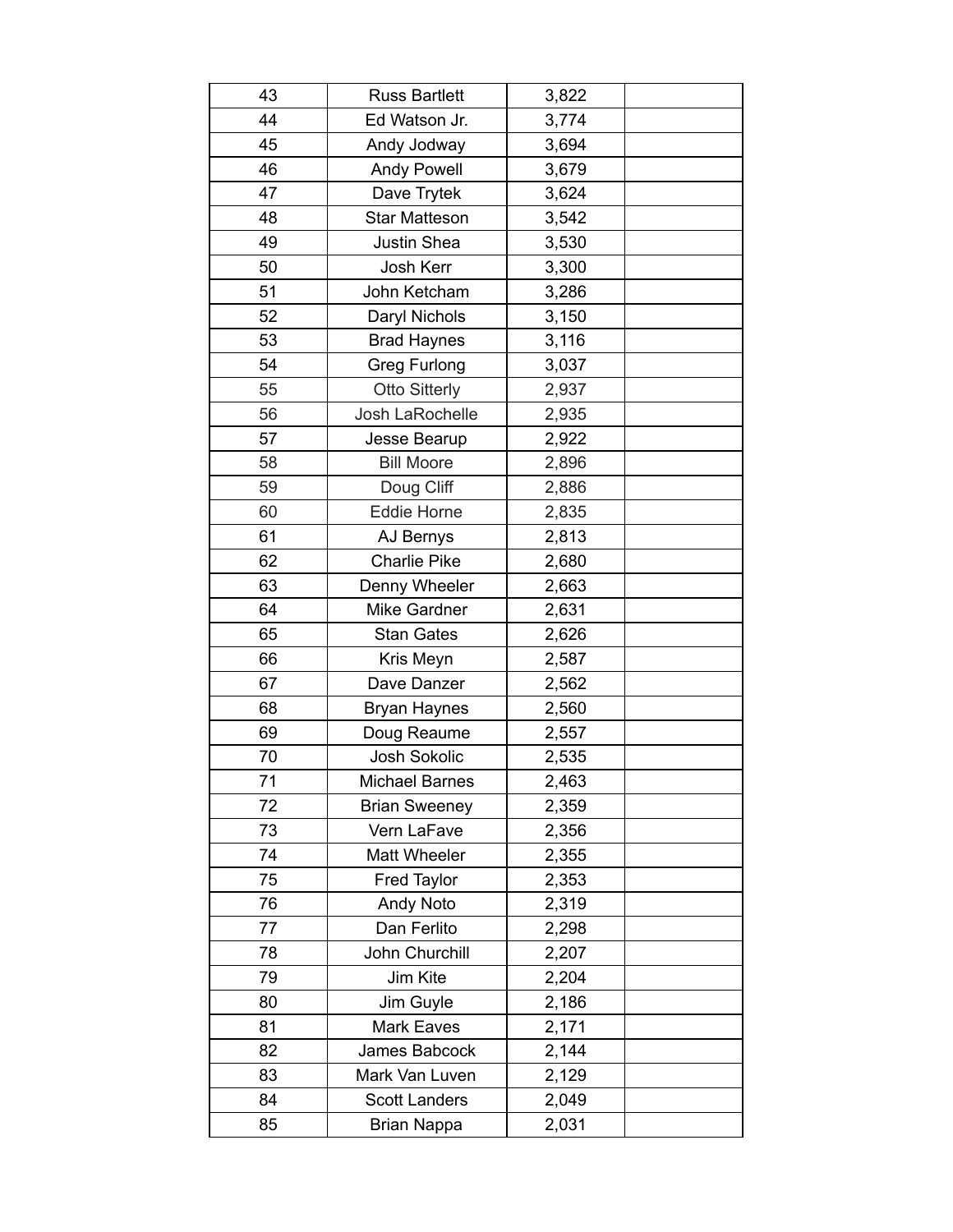| 86  | <b>Todd Gordon</b>   | 1,995 |  |
|-----|----------------------|-------|--|
| 87  | <b>Tony White</b>    | 1,952 |  |
| 88  | <b>Scott Shafer</b>  | 1,937 |  |
| 89  | Larry Muroski        | 1,936 |  |
| 90  | <b>Bob Andrews</b>   | 1,899 |  |
| 91  | Ron Hinson           | 1,873 |  |
| 92  | <b>Steve Abt</b>     | 1,833 |  |
| 93  | Dennis Wilson        | 1,827 |  |
| 94  | John Higgins Sr.     | 1,777 |  |
| 95  | <b>Keith Abbott</b>  | 1,747 |  |
| 96  | Chip Wood            | 1,733 |  |
| 97  | Kevin Jackson        | 1,733 |  |
| 98  | Jeff Holbrook        | 1,715 |  |
| 99  | Jeremy Unruh         | 1,643 |  |
| 100 | <b>Matt Magner</b>   | 1,643 |  |
| 101 | <b>Bob Bogwicz</b>   | 1,630 |  |
| 102 | <b>Mike Giddings</b> | 1,616 |  |
| 103 | Danny Abt            | 1,614 |  |
| 104 | Lou LeVea Jr.        | 1,586 |  |
| 105 | John Phelps          | 1,576 |  |
| 106 | Ryan Coniam          | 1,570 |  |
| 107 | <b>Cameron Black</b> | 1,535 |  |
| 108 | Jason MacDougall     | 1,496 |  |
| 109 | <b>Bob Baron</b>     | 1,494 |  |
| 110 | <b>Tony Pisa</b>     | 1,479 |  |
| 111 | Chris Natoli         | 1,460 |  |
| 112 | <b>Bill Presley</b>  | 1,439 |  |
| 113 | Don Whalen           | 1,437 |  |
| 114 | Craig Rayvals        | 1,420 |  |
| 115 | <b>Tim Proud</b>     | 1,412 |  |
| 116 | Jeremy Pitcher       | 1,405 |  |
| 117 | <b>Rick Strauss</b>  | 1,383 |  |
| 118 | <b>Tim Devendorf</b> | 1,372 |  |
| 119 | Ryan Coniam          | 1,308 |  |
| 120 | Jon Tesoriero        | 1,298 |  |
| 121 | <b>Noah Ratcliff</b> | 1,159 |  |
| 122 | Tim Glidden Sr.      | 1,148 |  |
| 123 | <b>Brian Osetek</b>  | 1,108 |  |
| 124 | Alan Barker          | 1,069 |  |
| 125 | <b>Rick Zeigler</b>  | 1,057 |  |
| 126 | <b>Bill Tully</b>    | 1,047 |  |
| 127 | Alan Kotary          | 1,025 |  |
| 128 | Alex McRae           | 1,021 |  |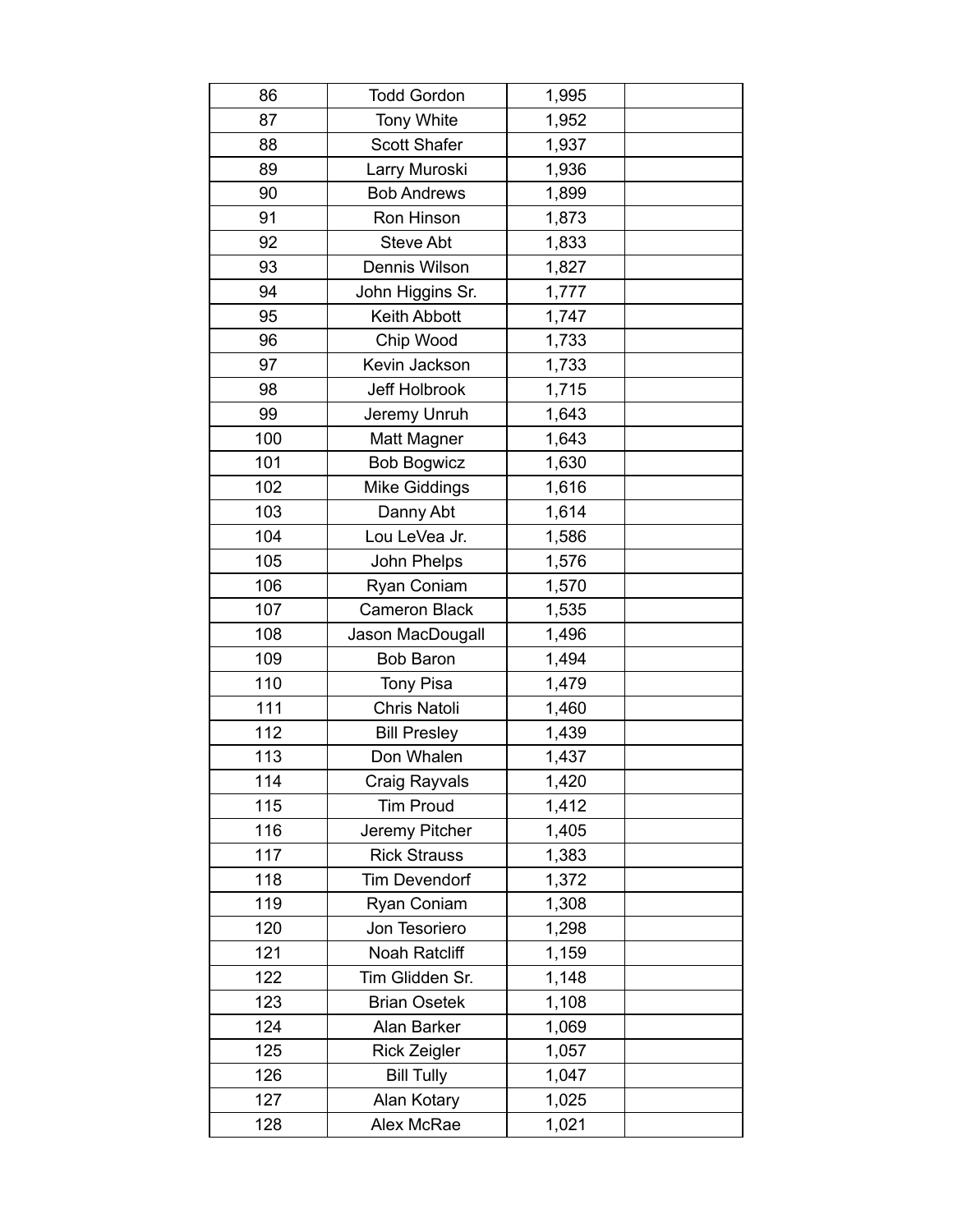| 129 | <b>Tim Falter</b>      | 1,008 |  |
|-----|------------------------|-------|--|
| 130 | Dennis Richmond        | 998   |  |
| 131 | Will Hadcock           | 985   |  |
|     | <b>Griffin Miller</b>  | 985   |  |
| 133 | <b>Stephen Flack</b>   | 944   |  |
| 134 | <b>Chris Weaver</b>    | 936   |  |
| 135 | <b>Ken Pierce</b>      | 924   |  |
| 136 | Mark Craun             | 920   |  |
| 137 | RJ Freeman             | 882   |  |
| 138 | Sam Reakes II          | 870   |  |
| 139 | <b>Terry Merchant</b>  | 844   |  |
| 140 | Mark Denny Jr.         | 795   |  |
| 141 | Paul Pekkonen          | 786   |  |
| 142 | Aaron Greene           | 786   |  |
| 143 | Darrick Hilton         | 783   |  |
| 144 | Ken Bearup             | 778   |  |
| 145 | <b>Jeff Bartlett</b>   | 744   |  |
| 146 | <b>Kevin Battelle</b>  | 725   |  |
| 147 | <b>Tyler Shullick</b>  | 722   |  |
| 148 | <b>Josh Wallace</b>    | 688   |  |
| 149 | <b>Travis Bartlett</b> | 682   |  |
| 150 | <b>Nate Sitterly</b>   | 671   |  |
| 151 | Mike Bozzuto           | 669   |  |
| 152 | Jay Fuller             | 628   |  |
| 153 | Robbie Bruce           | 624   |  |
| 154 | Ray Sand Jr.           | 593   |  |
| 155 | AJ Larkin              | 567   |  |
| 156 | Joey DeStevens         | 564   |  |
| 157 | Jim Jarvis             | 560   |  |
| 158 | Zach Amo               | 546   |  |
| 159 | Dick Woodley           | 522   |  |
| 160 | Chris Lupa             | 504   |  |
| 161 | <b>Scott Merz</b>      | 492   |  |
| 162 | Bob Henry Jr.          | 463   |  |
| 163 | John Howland           | 457   |  |
| 164 | Al Scerbo              | 455   |  |
| 165 | <b>Justin Connell</b>  | 452   |  |
| 166 | Benny Grasso           | 437   |  |
| 167 | Jack Shampine          | 424   |  |
| 168 | <b>Tim Bartlett</b>    | 417   |  |
| 169 | Al Derouin             | 408   |  |
| 170 | Zack Catalone          | 402   |  |
| 171 | Jamie Bartlett         | 395   |  |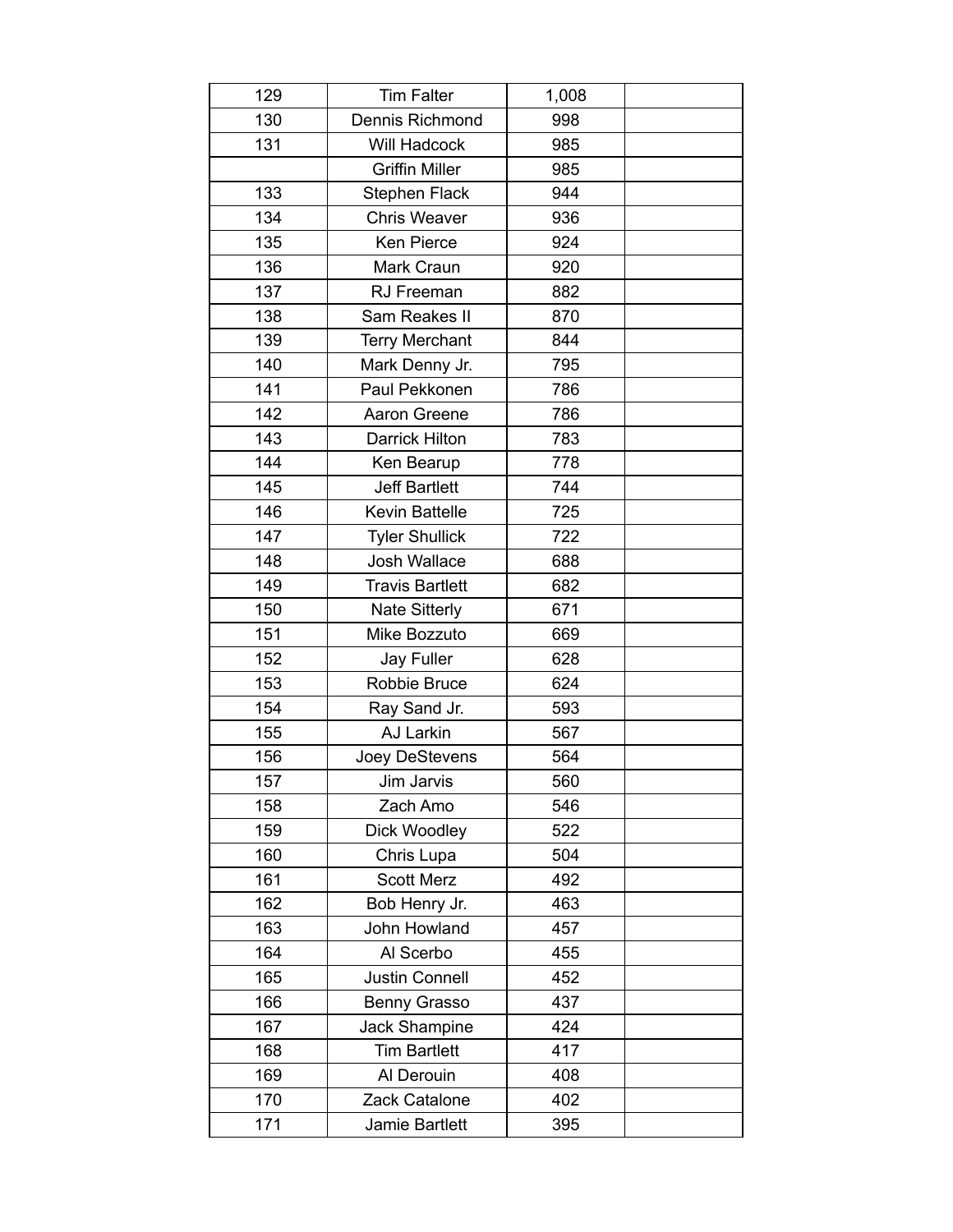| 172 | Robbie Wirth          | 388 |  |
|-----|-----------------------|-----|--|
| 173 | Alan Tully            | 365 |  |
| 174 | Don Watson            | 358 |  |
| 175 | Nate Noto             | 351 |  |
| 176 | <b>Steve Wood</b>     | 347 |  |
| 177 | Mike Bocyck           | 342 |  |
| 178 | <b>Tony DeStevens</b> | 336 |  |
| 179 | Tom Sears Jr.         | 313 |  |
| 180 | Wayne Wideman         | 310 |  |
| 181 | <b>Willy Decker</b>   | 305 |  |
| 182 | <b>Bob Kingsley</b>   | 297 |  |
|     | Darren Shuman         | 297 |  |
| 184 | Pat Mullen            | 291 |  |
| 185 | <b>Allan Bradley</b>  | 274 |  |
| 186 | Lynn Highouse         | 270 |  |
| 187 | Ken Moody Jr.         | 251 |  |
| 188 | Jude Parker           | 248 |  |
| 189 | Greg Richardson       | 241 |  |
| 190 | <b>Scott Richmond</b> | 240 |  |
|     | Dan Stagnitta         | 240 |  |
|     | Jon Carson            | 240 |  |
| 193 | Rob Humphries         | 238 |  |
| 194 | <b>Ron Pratt</b>      | 231 |  |
| 195 | <b>Nick Barzee</b>    | 227 |  |
| 196 | George Knight         | 223 |  |
| 197 | Tim Glidden Jr.       | 217 |  |
| 198 | Terry Vezzose Jr.     | 208 |  |
|     | Drew Pascuzzi         | 208 |  |
| 200 | <b>Terry Solazzo</b>  | 207 |  |
| 201 | Marty Van Buren       | 184 |  |
| 202 | <b>Chris Davis</b>    | 184 |  |
|     | <b>Shad Gates</b>     | 184 |  |
| 204 | Ryan Gunther          | 180 |  |
| 205 | Joe Petrowski Jr.     | 162 |  |
| 206 | <b>Fred Killian</b>   | 145 |  |
| 207 | <b>Kyle Reuter</b>    | 138 |  |
| 208 | Ron Matteson          | 132 |  |
|     | Chris Tedd            | 132 |  |
|     | <b>Chip Simmons</b>   | 132 |  |
| 211 | Jerry Holmes          | 127 |  |
| 212 | <b>Bill Cottom</b>    | 123 |  |
| 213 | <b>Nick Demling</b>   | 122 |  |
|     | <b>Bruce Stanton</b>  | 122 |  |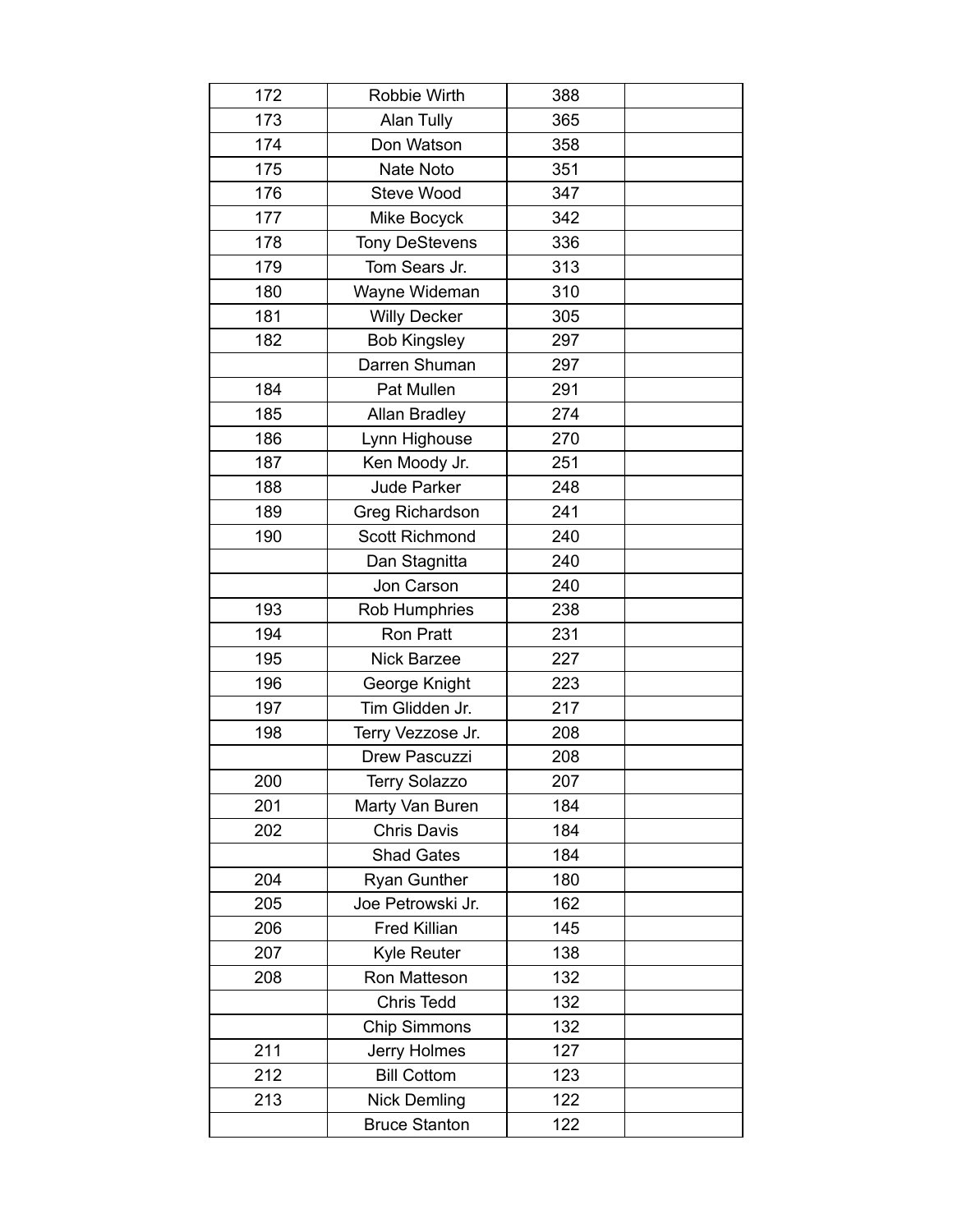| 215 | Johnny Moore            | 115 |  |
|-----|-------------------------|-----|--|
| 216 | Shannon Jones           | 111 |  |
|     | <b>Scott Black</b>      | 111 |  |
| 218 | <b>Russ Harrington</b>  | 108 |  |
| 219 | <b>Bob Garafolo</b>     | 106 |  |
| 220 | Jason Cliff             | 102 |  |
|     | Dana Cunningham         | 102 |  |
|     | Doug Williams           | 102 |  |
| 223 | Jordan Sullivan         | 101 |  |
| 224 | Ray Smith               | 93  |  |
|     | <b>Mike Farrow</b>      | 93  |  |
| 226 | <b>Francis Rowe</b>     | 92  |  |
|     | <b>Rick Zacharias</b>   | 92  |  |
|     | Kenny Williamson        | 92  |  |
| 229 | <b>Gordon Smallidge</b> | 91  |  |
| 230 | Jerry Holmes            | 90  |  |
| 231 | Russ Harrington         | 86  |  |
|     | Stan Stagnita           | 86  |  |
| 233 | <b>Bobby Magner</b>     | 85  |  |
| 234 | Nicole Barzee           | 84  |  |
| 235 | Jeff Jones              | 80  |  |
| 236 | Josh Blackwell          | 73  |  |
| 237 | <b>Tom Duell</b>        | 72  |  |
| 238 | Carl Crawford           | 71  |  |
| 239 | Lucas Jones             | 69  |  |
|     | <b>Rich Petrucco</b>    | 69  |  |
| 241 | Horrace Vessoze Jr.     | 60  |  |
| 242 | Jan Donnelly            | 57  |  |
|     | <b>Chris Smiedy</b>     | 57  |  |
| 244 | <b>Buddy Diehl</b>      | 54  |  |
| 245 | Dan Dennie              | 52  |  |
|     | Chad Carson             | 52  |  |
|     | <b>Tyler Thompson</b>   | 52  |  |
| 248 | Jimbo Stock             | 50  |  |
| 249 | Andy Loden              | 47  |  |
| 250 | Sam Reakes IV           | 46  |  |
|     | <b>Mike Fowler</b>      | 46  |  |
| 252 | Jason Spaulding         | 45  |  |
| 253 | Ivan Steen Jr.          | 44  |  |
|     | <b>Scott Crawford</b>   | 44  |  |
|     | Addison Bowman          | 44  |  |
| 256 | Ed Lawton               | 42  |  |
|     | Jamie Timmons           | 42  |  |